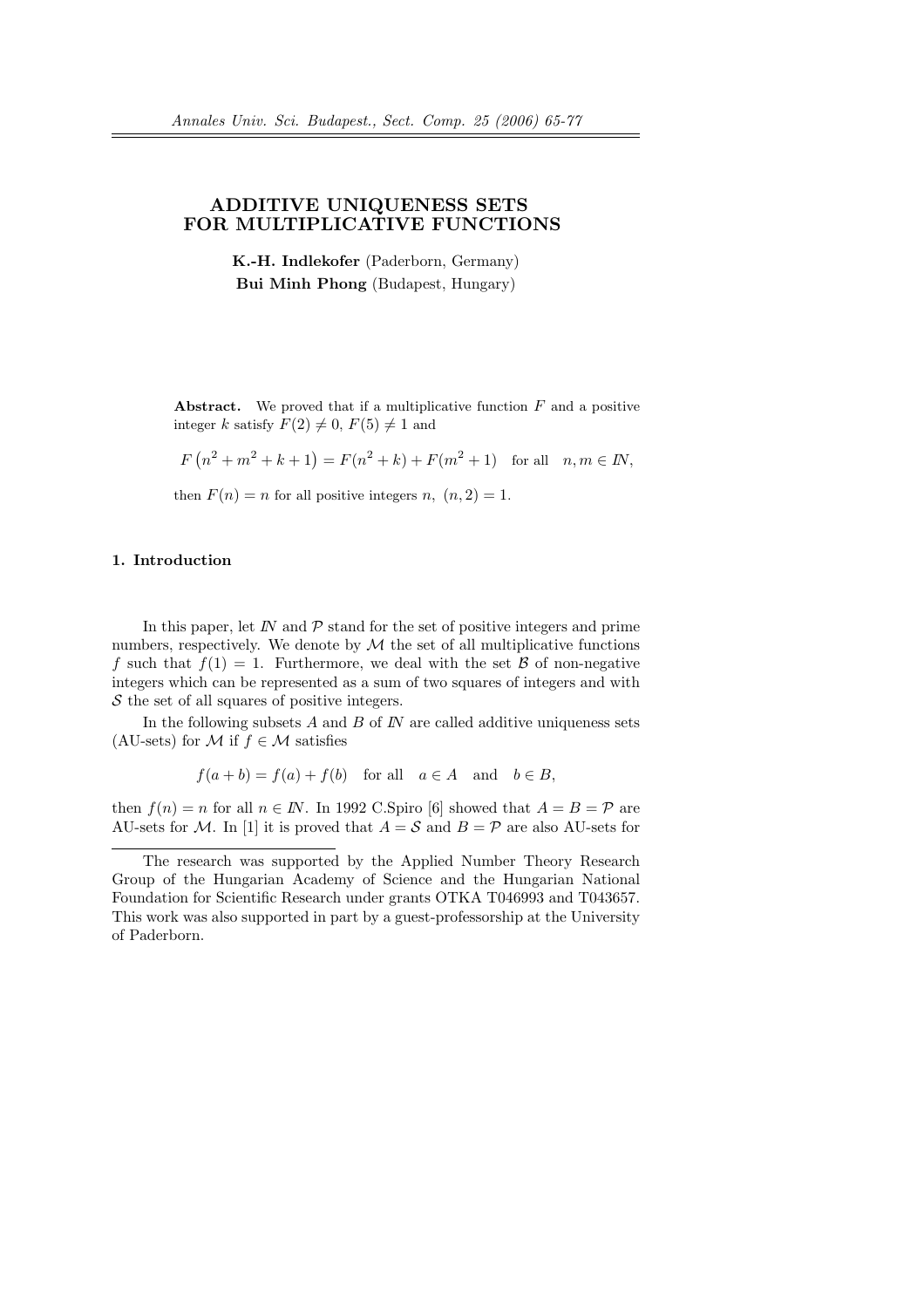M. Recently in [5] (see also [4]) the second author showed that if  $k \in \mathbb{N}$  and  $f \in \mathcal{M}$  satisfy the conditions  $f(4) f(9) \neq 0$  and

$$
f(n^2 + m^2 + k) = f(n^2) + f(m^2 + k)
$$
 for all  $n, m \in \mathbb{N}$ ,

then  $f(n) = n$  for all  $n \in \mathbb{N}$ ,  $(n, 2k) = 1$ . The proof of this result is used on the following theorem of K.-H. Indlekofer and N. M. Timofeev [3]:

**Theorem (IT).** Let C be a non-zero integer and  $A, B \in \mathbb{N}$  such that  $(A, B) = 1$ ,  $(AB, 2C) = 1$ . Then there exists a positive constant  $\theta = \theta(A, B, C)$ such that

$$
|\{n \le x : A(n+C) = B(m+C), (A, n+C) = 1, n, m \in \mathcal{B}\}| > \theta \frac{x}{\log x}
$$

holds for all  $x \geq x_0(A, B, C)$ .

We are interested in characterizing all multiplicative functions  $F$  satisfying the condition

(1) 
$$
F(n^2 + m^2 + a + b) = F(n^2 + a) + F(m^2 + b)
$$
 for all  $n, m \in \mathbb{N}$ ,

where  $a, b$  are given positive integers. Presently we are unable to determine all such solutions. Our purpose in this paper is to solve (1) for the case  $min(a, b)$  =  $= 1.$ 

**Theorem.** Assume that  $k \in \mathbb{N}$  and  $F \in \mathcal{M}$  satisfy the condition

$$
F(n^2 + m^2 + k + 1) = F(n^2 + 1) + F(m^2 + k) \text{ for all } n, m \in \mathbb{N}.
$$

(a) If  $F(2) = 0$ , then

$$
F(n2 + m2 + k + 1) = F(n2 + 1) = F(m2 + k) = 0 \text{ for all } n, m \in \mathbb{N}.
$$

(b) If  $F(2) \neq 0$  and  $F(5) = 1$ , then  $k \equiv 3 \pmod{4}$  and

$$
\begin{cases}\nF(n^2+1) & = \chi_2(n) + 1, \\
F(n^2+k) & = \chi_2(n) - 1, \\
F(n^2 + m^2 + k + 1) & = \chi_2(n) + \chi_2(m)\n\end{cases}
$$

for all  $n, m \in \mathbb{N}$ , where  $\chi_2$  denotes the principal character (mod 2).

(c) If  $F(2) \neq 0$  and  $F(5) \neq 1$ , then  $F(n) = n$  for all  $n \in \mathbb{N}$ ,  $(n, 2) = 1$ .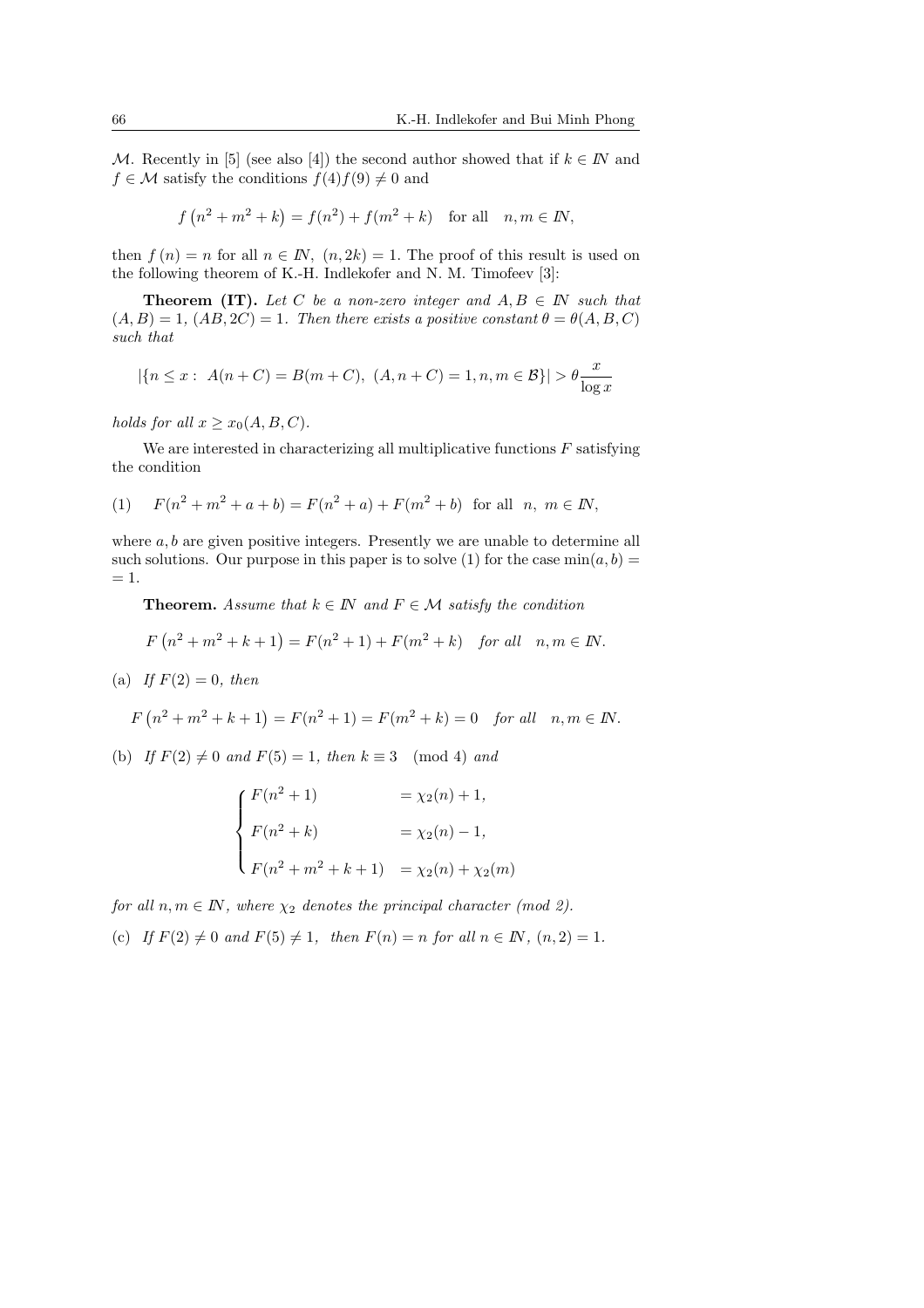# 2. Lemmas concerning an arithmetical function satisfying (1)

In this section we assume that  $a, b \in \mathbb{N}$  and F is an arithmetical function with condition (1). Let

$$
S_j := F(j^2 + a) \text{ for all } j \in I\!N.
$$

First we note from (1) that

$$
F(n2 + a) + F(m2 + b) = F(m2 + a) + F(n2 + b),
$$

consequently

(2) 
$$
F(n^2 + b) = S_n + D
$$
 and  $F(n^2 + m^2 + a + b) = S_n + S_m + D$ 

hold for all  $n, m \in \mathbb{N}$ , where  $D := F(b+1) - F(a+1)$ .

In the proof of our theorem, we shall use the following two lemmas.

Lemma 1. We have

(3) 
$$
S_k + S_l = S_u + S_v \quad \text{if} \quad k^2 + l^2 = u^2 + v^2
$$

and

(4) 
$$
S_x + S_y = S_z \quad \text{if} \quad x^2 + y^2 + a = z^2.
$$

**Proof.** Assume that positive integers  $k, l, u, v$  satisfy  $k^2 + l^2 = u^2 + v^2$ . Then by (2) we have

$$
F(k2 + l2 + a + b) = Sk + Sl + D \text{ and } F(u2 + v2 + a + b) = Su + Sv + D,
$$

therefore (3) is true.

Now assume that positive integers  $x, y, z$  satisfy the equation  $x^2 + y^2 + a =$  $= z<sup>2</sup>$ . Then we infer from (2) that

$$
F(x^2 + y^2 + a + b) = F(z^2 + b)
$$

and

$$
F(x^{2} + y^{2} + a + b) = S_{x} + S_{y} + D, \quad F(z^{2} + b) = S_{z} + D.
$$

Thus (4) is true.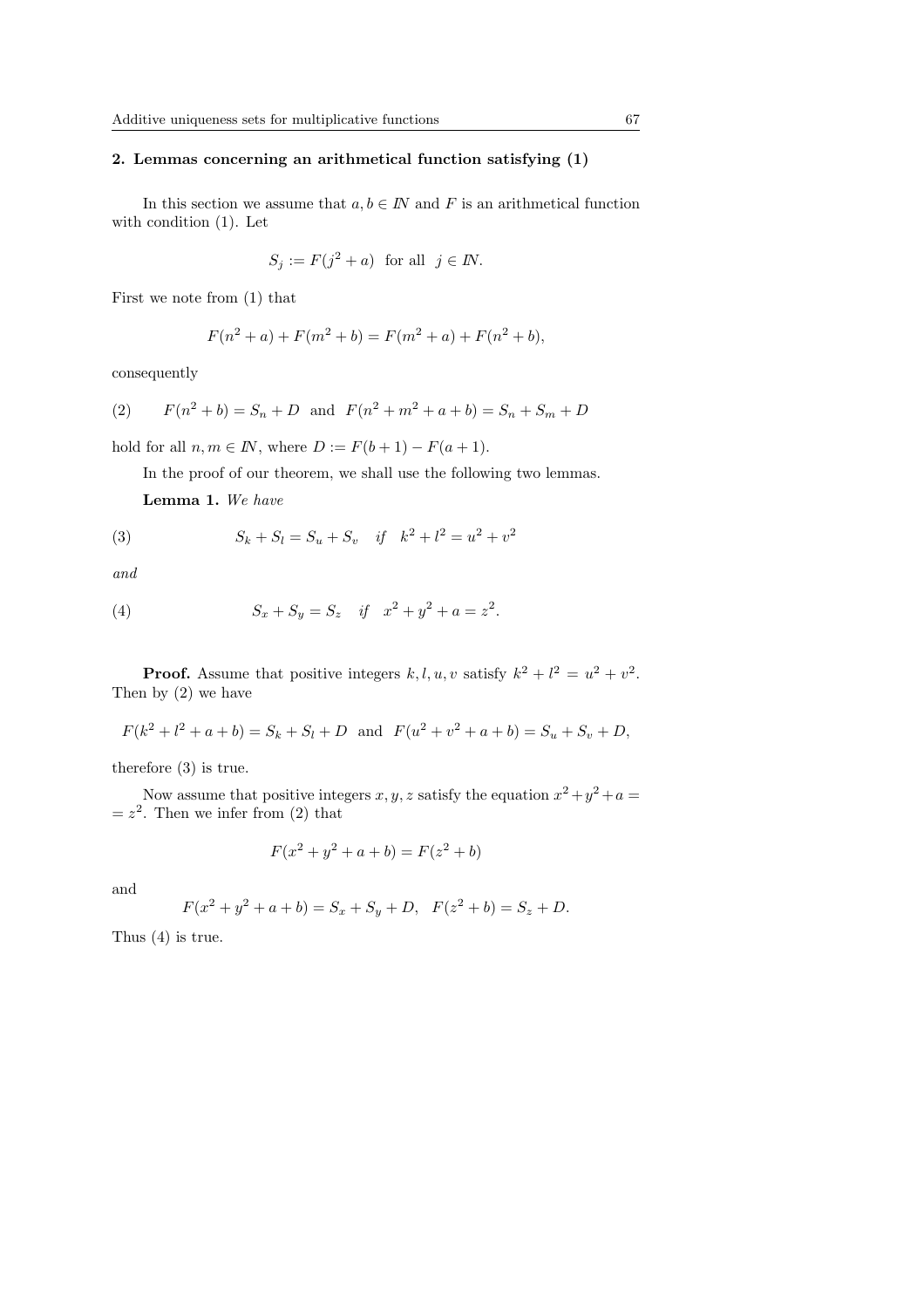#### Lemma 2. We have

(5) 
$$
S_{n+12} = S_{n+9} + S_{n+8} + S_{n+7} - S_{n+5} - S_{n+4} - S_{n+3} + S_n
$$

for all  $n \in \mathbb{N}$  and

(6) 
$$
\begin{cases}\nS_7 &= 2S_5 - S_1, \\
S_8 &= 2S_5 + S_4 - 2S_1, \\
S_9 &= S_6 + 2S_5 - S_2 - S_1, \\
S_{10} &= S_6 + 3S_5 - S_3 - 2S_1, \\
S_{11} &= S_6 + 4S_5 - S_3 - S_2 - 2S_1, \\
S_{12} &= S_6 + 4S_5 + S_4 - S_2 - 4S_1.\n\end{cases}
$$

Proof. This is Lemma 1 of [5].

# 3. The proof of the theorem

In this section we assume that  $k \in \mathbb{N}$  and  $F \in \mathcal{M}$  satisfy the condition

$$
F(n2 + m2 + k + 1) = F(n2 + 1) + F(m2 + k) \text{ for all } n, m \in \mathbb{N}.
$$

We shall use the notations and results of Lemma 1-2 with  $a = 1$  and  $b = k$ . Let  $S_j := f(j^2 + 1)$ . Then, by (2), we have

(7) 
$$
F(n^2 + m^2 + k + 1) = S_n + S_m + D
$$
 and  $F(n^2 + k) = S_n + D$ 

for all  $n, m \in \mathbb{N}$ , where  $D = F(k+1) - F(2)$ .

First we note from Lemma 1 that if  $x^2 + y^2 + 1 = z^2$ , then  $S_x + S_y = S_z$ . Since  $2^2 + 2^2 + 1 = 3^2$  and  $4^2 + 8^2 + 1 = 9^2$ , we have

(8) 
$$
\begin{cases} S_3 = 2S_2, \\ S_9 = S_4 + S_8. \end{cases}
$$

On the other hand, by using the facts

$$
F(10) = F(2)F(5)
$$
 and  $F(2)F(65) = F(5)F(26)$ ,

we have

(9) 
$$
S_3 = S_1 S_2 \text{ and } S_1 S_8 = S_2 S_5.
$$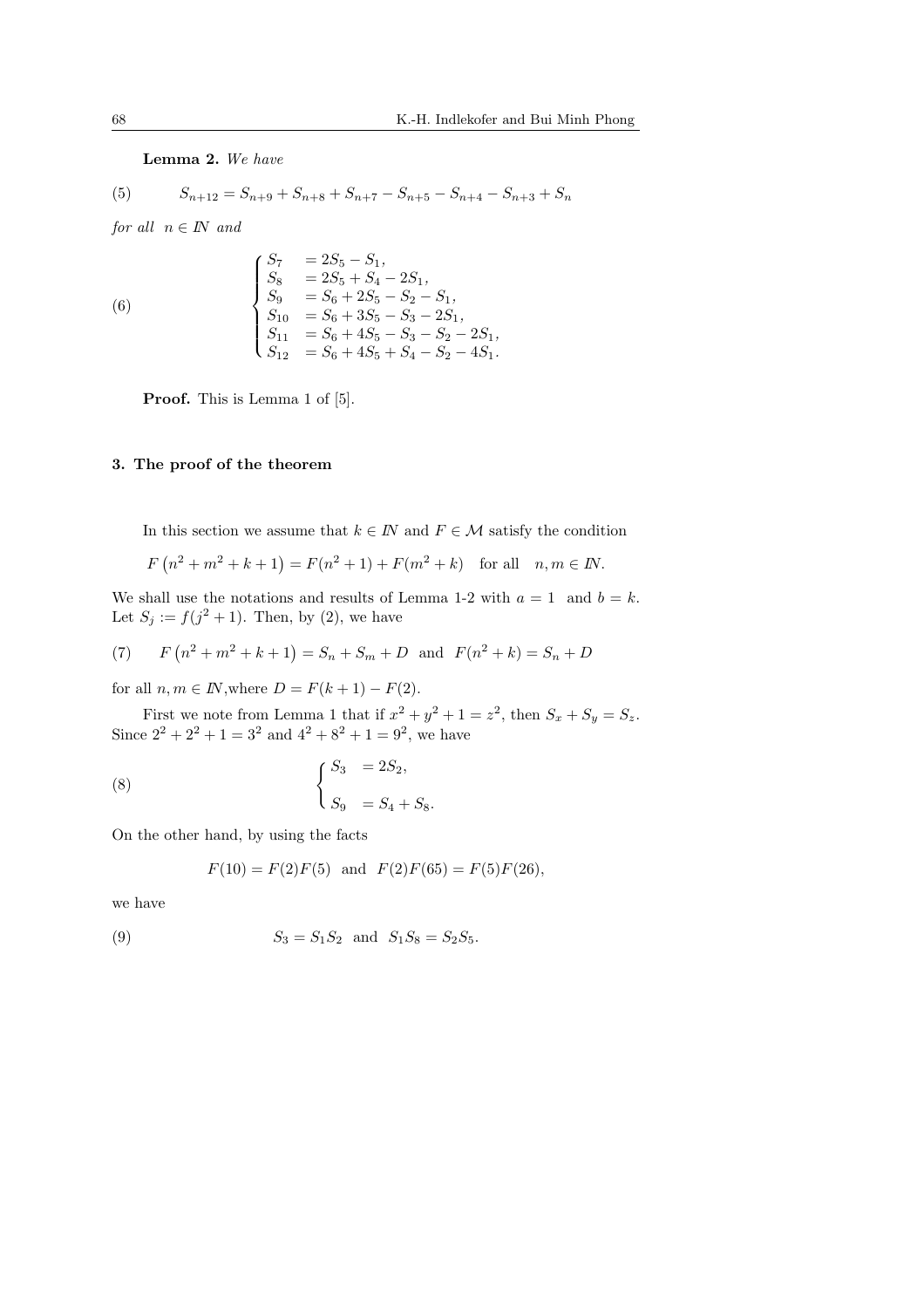Therefore, we infer from (6), (8) and (9) that  $S_4 = S_9 - S_8 = S_6 - S_4 - S_2 + S_1$ , consequently

(10)  
\n
$$
\begin{cases}\nS_6 &= 2S_4 + S_2 - S_1, \\
S_7 &= 2S_5 - S_1, \\
S_8 &= 2S_5 + S_4 - 2S_1, \\
S_9 &= 2S_5 + 2S_4 - 2S_1, \\
S_{10} &= 3S_5 + 2S_4 - S_2 - 3S_1, \\
S_{11} &= 4S_5 + 2S_4 - 2S_2 - 3S_1, \\
S_{12} &= 4S_5 + 3S_4 - 5S_1.\n\end{cases}
$$

**Lemma 3.** If  $S_2 = 0$ , then  $S_1 = 0$ .

**Proof.** In the following we assume that  $S_2 = F(5) = 0$ . Hence we obtain from  $(8)-(10)$  that

$$
S_3 = 0
$$
 and  $S_8 = S_{12} = 0$ ,

because  $S_8 = F(65) = F(5)F(13) = 0$  and  $S_{12} = F(145) = F(5)F(29) = 0$ . An application of the formula of  $S_8$  and  $S_{12}$  in (10) shows that  $S_4 = S_1$  and  $S_5 = \frac{1}{2}S_1$ . Consequently, one can check from (10) the following results:

$$
\begin{cases}\nS_2 = S_3 = S_7 = S_8 = S_{12} = 0, \\
S_1 = S_4 = S_6 = S_9 = S_{11}, \\
S_5 = S_{10} = \frac{1}{2}S_1.\n\end{cases}
$$

Hence, it follows from (5) that the sequence  ${S_n}_{n=1}^{\infty}$  is also periodic, namely

(11) 
$$
S_n = S_m
$$
 if  $n \equiv m \pmod{5}$  and  $S_j \in \left\{ S_1, 0, 0, S_1, \frac{1}{2}S_1 \right\}$ 

for all  $j \in I\!N$ .

We shall prove that  $S_1 = 0$ . Assume that  $S_1 \neq 0$ . Then, by using (11), we have

$$
\frac{1}{2}S_1 = S_5 = F(2)F(13) = S_1F(13),
$$

 $S_1 = S_{21} = F(21^2 + 1) = F(2)F(13)F(17) = F(13)S_1S_4 = F(13)S_1<sup>2</sup>$ 

and

$$
S_1 = S_4 = S_{34} = F(34^2 + 1) = F(13)F(89),
$$

which imply that

$$
F(13) = \frac{1}{2}
$$
,  $S_1 = 2$  and  $F(89) = 4$ .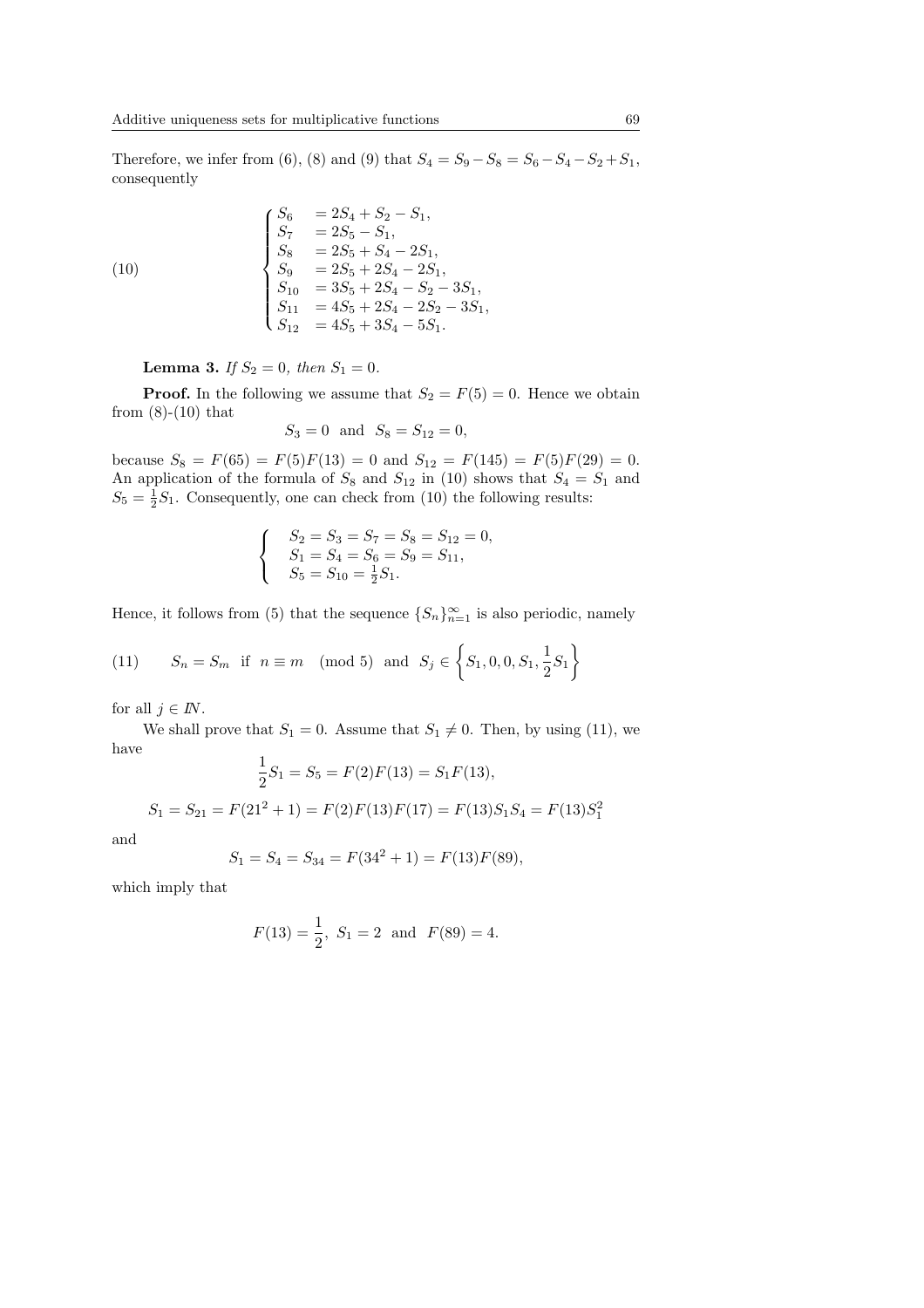Hence

$$
1 = \frac{1}{2}S_1 = S_{55} = F(55^2 + 1) = F(2)F(17)F(89) = S_1^2F(89) = 2^2.4 = 16,
$$

which is impossible.

Thus,  $S_1 = 0$  and the proof of Lemma 3 is complete.

**Lemma 4.** If  $S_1 = 0$ , then

$$
F(n2 + m2 + k + 1) = F(n2 + 1) = F(m2 + k) = 0 \text{ for all } n, m \in \mathbb{N}.
$$

**Proof.** We assume that  $S_1 = F(2) = 0$ . In this case, we have

$$
S_{2t+1} = F((2t+1)^2 + 1) = F(2)F(2t^2 + 2t + 1) = 0
$$

for all  $t \in I\!N$ . Hence

$$
S_1 = S_3 = S_5 = S_7 = S_9 = S_{11} = 0.
$$

It is easy to check from the formula of  $S_3$  and  $S_9$  in (8)-(10) that

$$
S_2 = S_4 = 0.
$$

Hence, (10) gives

$$
S_6 = S_8 = S_{10} = S_{12} = 0.
$$

Thus we have proved that  $S_i = 0$  for all  $i \in \mathbb{N}$ ,  $1 \leq i \leq 12$ , which with (5) show that  $S_n = F(n^2 + 1) = 0$  for all  $n \in \mathbb{N}$ .

Now we use Theorem (IT) to show that  $D = F(k+1) - F(2) = 0$ . Assume that  $D \neq 0$ . Then, from (7) and from our assumptions, we have

(12) 
$$
F(\nu + C) = D \text{ for all } \nu \in \mathcal{B},
$$

where  $C = k + 1$ . Let  $A := (2C)^2 + 1$ ,  $B = 1$ . Then  $(A, B) = (AB, 2C) = 1$ , therefore Theorem (IT) implies that there are positive integers  $\nu, \mu \in \mathcal{B}$  such that

$$
A(\nu + C) = \mu + C
$$
 and  $(A, \nu + C) = 1$ .

From (12) we obtain

$$
F(A)D = F(A)F(\nu + C) = F(A(\nu + C)) = F(\mu + C) = D,
$$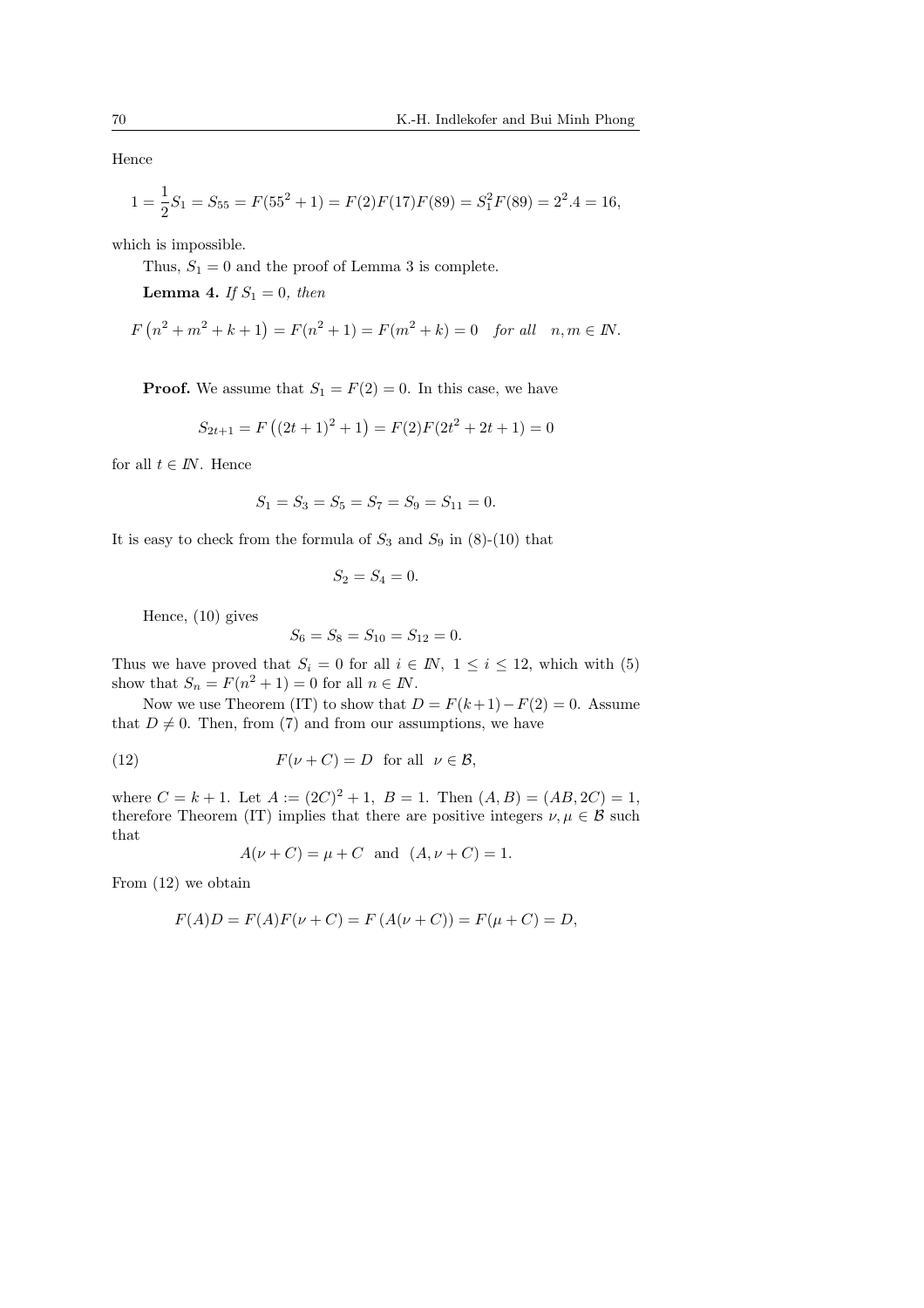which with  $D \neq 0$  implies  $F(A) = 1$ . This is impossible, because

$$
F(A) = F((2C)^{2} + 1) = S_{2C} = 0.
$$

The part (a) of our theorem is proved.

Lemma 5. If  $F(2) \neq 0$ , then  $S_1 = F(2) = 2$  and  $S_2 = F(5) \in \{1, 5\}.$ 

**Proof.** Assume that  $S_1 = F(2) \neq 0$ . First we note from Lemma 3 and Lemma 4 that  $S_1 \neq 0$  and  $S_2 \neq 0$  are satisfied. It follows from (8) and (9) that  $S_3 = S_1S_2 = 2S_2$ , consequently  $S_1 = 2$ .

Next we prove that

$$
(13) \t\t S_5 = S_4 + 2S_2 - 1.
$$

Indeed, using the following relations

$$
17^2 + 1 = 2.(12^2 + 1), \quad 1^2 + 13^2 = 7^2 + 11^2 \text{ and } 1^2 + 17^2 = 11^2 + 13^2,
$$

which with (3), using the fact  $S_1 = F(2) = 2$  and the multiplicativity of F, imply

(14) 
$$
S_{17} = 2S_{12}, 2 + S_{13} = S_7 + S_{11}
$$
 and  $2 + S_{17} = S_{11} + S_{13}$ .

Thus, we have established, in view of (10), that

$$
S_7 = 2 + S_{13} - S_{11} = 4 + S_{17} - 2S_{11} = 4 + 2S_{12} - 2S_{11}
$$

and so

$$
S_7 - 4 = 2(S_{12} - S_{11}) = 2(S_4 + 2S_2 - 4).
$$

Therefore (13) is true, because it is known from (10) that  $S_7 - 4 = 2(S_5 - 3)$ .

Now we prove that

(15) 
$$
S_2 \in \{1, 5\}.
$$

We obtain from  $(10)$  and  $(13)-(14)$  that

$$
S_{13} = S_7 + S_{11} - 2 = (2S_5 - 2) + (4S_5 + 2S_4 - 2S_2 - 6) - 2 =
$$
  
= 6S\_5 + 2S\_4 - 2S\_2 - 10 = 6(S\_4 + 2S\_2 - 1) + 2S\_4 - 2S\_2 - 10 =  
= 8S\_4 + 10S\_2 - 16

and

$$
S_{13} = F(132 + 1) = F(2)F(5)F(17) = 2S_2S_4,
$$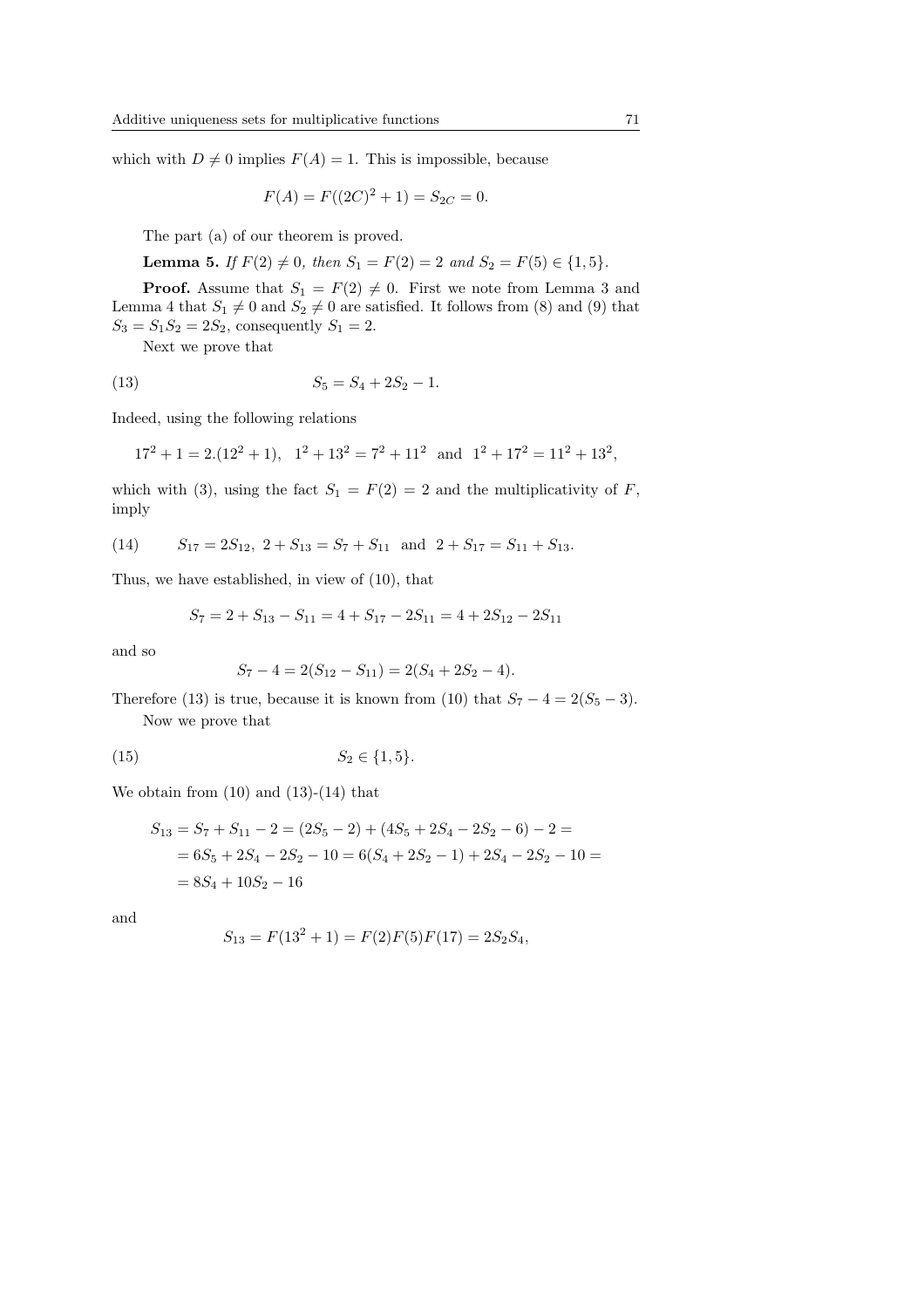which show that

(16) 
$$
(S_2 - 4)S_4 = 5S_2 - 8.
$$

Let  $x := S_2$ . It is obvious from the above relation that  $x - 4 \neq 0$ , therefore  $S_4 = (5x - 8)/(x - 4).$ 

On the other hand, we infer from (9), (10) and (13) that

$$
2S_8 = S_2S_5 = S_2(S_4 + 2S_2 - 1) = x\left(\frac{5x - 8}{x - 4} + 2x - 1\right)
$$

and

$$
2S_8 = 2(2S_5 + S_4 - 2S_1) = 4(S_4 + 2S_2 - 1) + 2S_4 - 8 = 6\left(\frac{5x - 8}{x - 4}\right) + 8x - 12.
$$

After simplifications of these relations of  $2S_8$ , we obtain the equation of the form

$$
x(x-1)(x-5) = 0,
$$

consequently  $x = S_2 \in \{0, 1, 5\}$ . Thus (15) is proved, since  $x = S_2 \neq 0$ . The Lemma 5 is proved.

**Lemma 6.** If  $F(2) \neq 0$  and  $F(5) = 1$ , then  $k \equiv 3 \pmod{4}$ ,  $D = -2$  and  $S_n = \chi_2(n) + 1$  for all  $n \in \mathbb{N}$ .

**Proof.** Assume that  $F(2) \neq 0$  and  $F(5) = 1$ . Then it follows from (8), (13) and (16) that  $S_3 = S_5 = 2$  and  $S_4 = 1$ . Consequently, we infer from (10) that

$$
S_n = S_{(n,2)} \quad \text{for} \quad n \in \mathbb{N}, \quad 1 \le n \le 12,
$$

which by (5) implies that the sequence  $\{S_n\}_{n=1}^{\infty}$  is periodic, namely

(17) 
$$
S_n = S_{(n,2)} = \chi_2(n) + 1 \text{ for all } n \in \mathbb{N},
$$

where  $\chi_2$  denotes the principal character (mod 2).

In order to prove that k is odd, we note from  $(7)$  and  $(17)$  that

$$
F(k+25+1) = F(3^2 + 4^2 + k + 1) = S_3 + S_4 + D = 3 + D,
$$

$$
F(k+26+1) = F(1^2+5^2+k+1) = S_1 + S_5 + D = 4 + D
$$

and

$$
F(k+26)F(k+27) = F((k+26)^{2} + 5^{2} + k + 1) = S_{k+26} + 2 + D,
$$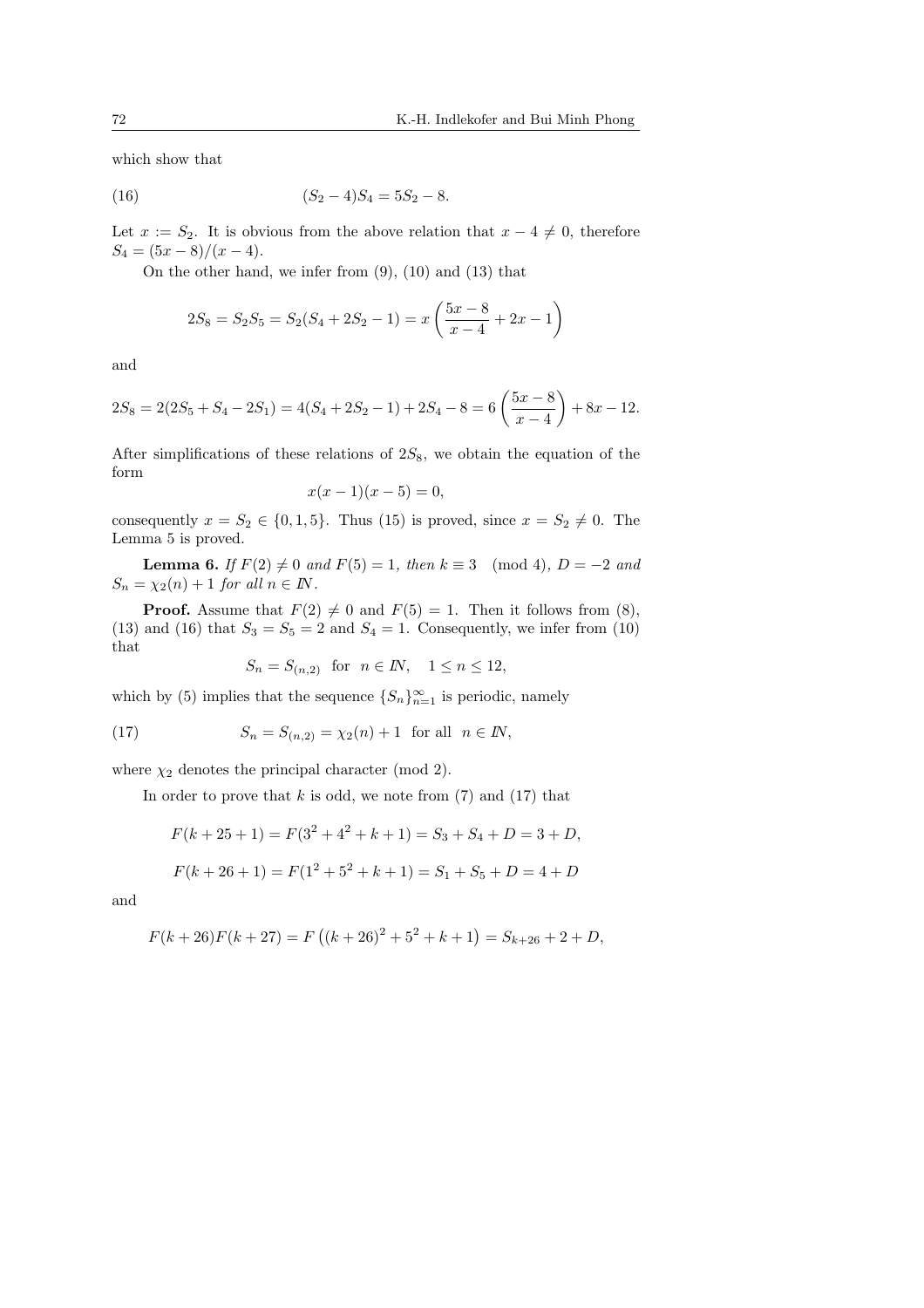which imply

(18) 
$$
S_k = \chi_2(k) + 1 = D^2 + 6D + 10.
$$

Hence  $\chi_2(k) = (D+3)^2 \in \{0,1\}$ , consequently

(19) 
$$
D \in \{-4, -3, -2\}.
$$

Assume that k is even. Then (18) implies that  $D = -3$ . By

$$
\left(\frac{k}{2}\right)^2 + 1 + k + 1 = \left(\frac{k}{2} + 1\right)^2 + 1,
$$

we have

$$
S_{\frac{k}{2}+1}=S_{\frac{k}{2}}+S_1+D=S_{\frac{k}{2}}-1,
$$

which gives

$$
1 = \chi_2\left(\frac{k}{2}\right) - \chi_2\left(\frac{k}{2} + 1\right).
$$

This is true for the case when  $k \equiv 2 \pmod{4}$ .

Since  $F(n^2 + k) = S_n + D = \chi_2(n) - 2$  and  $F(2) = S_1 = 2$ , we have

$$
F\left(2\ell^2 + \frac{k}{2}\right) = -1 \text{ for all } \ell \in \mathbb{N}.
$$

Let  $p = 4Q + 1 \in \mathcal{P}$  and  $p > k$ . Then

$$
\left(2Q^2 + \frac{k}{2}, (2Q+1)^2 + k\right) = \left(2Q^2 + \frac{k}{2}, 4Q+1\right) =
$$

$$
= (4Q^2 + k, p) = (k - Q, p) = 1
$$

and

$$
\left(2Q^2 + \frac{k}{2}\right)\left[(2Q+1)^2 + k\right] = 2\left(Q(2Q+1) + \frac{k}{2}\right)^2 + \frac{k}{2}
$$

imply that

$$
F\left(2Q^{2} + \frac{k}{2}\right) F\left[(2Q+1)^{2} + k\right] = F\left[2\left(Q(2Q+1) + \frac{k}{2}\right)^{2} + \frac{k}{2}\right].
$$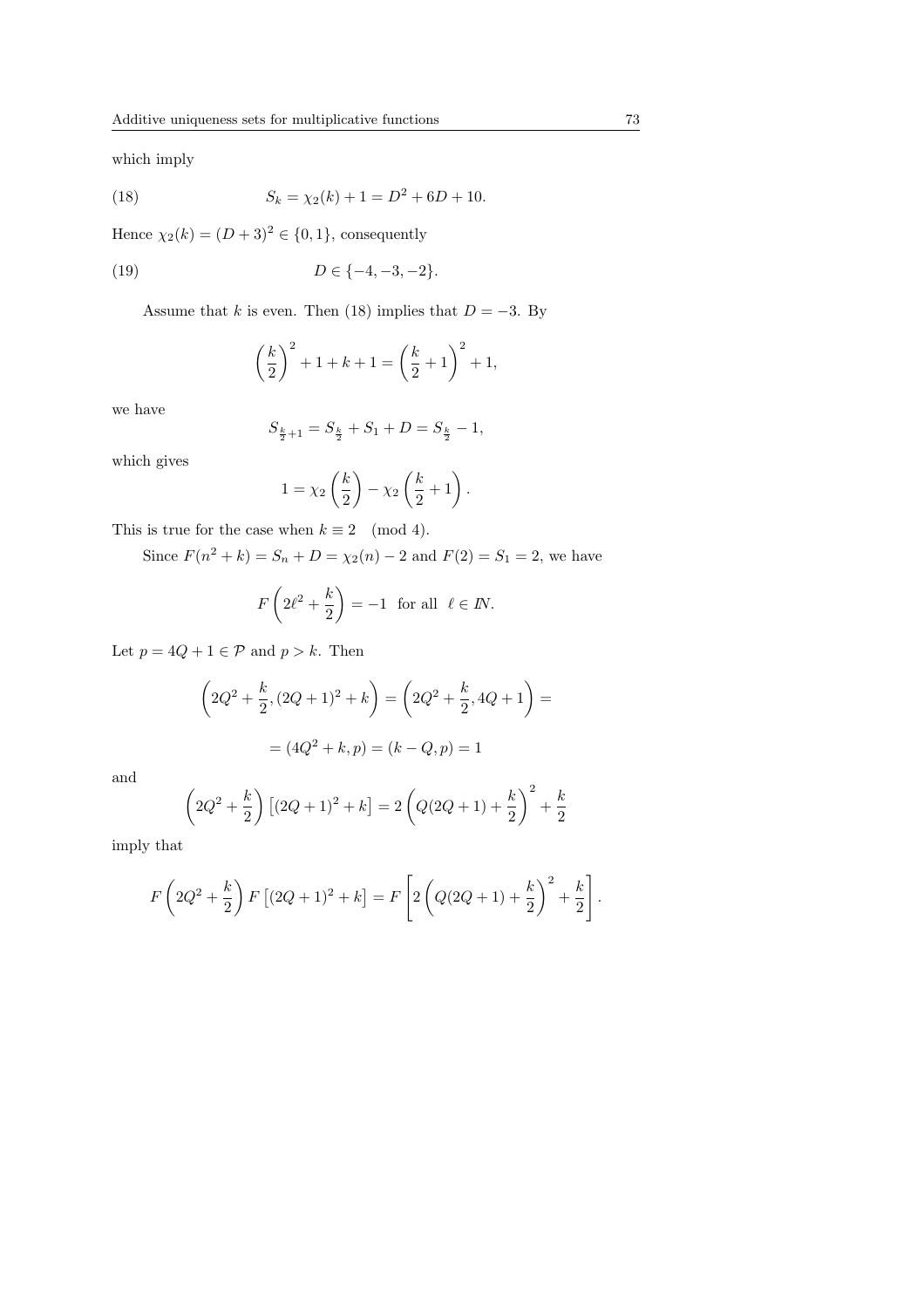Hence we infer that

$$
S_{2Q+1} + D = S_{2Q+1} - 3 = 1
$$
, i.e.  $S_{2Q+1} = 4$ .

This is impossible. Therefore k is odd.

Assume that  $k$  is odd. Then the relation

$$
F\bigg[\bigg(\frac{k+3}{2}\bigg)^2+2^2+k+1\bigg]=F\bigg[\bigg(\frac{k+5}{2}\bigg)^2+1\bigg],
$$

with  $(7)$  and  $(18)-(19)$  implies

$$
D=S_{\frac{k+5}{2}}-S_{\frac{k+3}{2}}-S_2=S_{\frac{k+5}{2}}-S_{\frac{k+3}{2}}-1\in\{-4,-3,-2\}.
$$

This is true for the case when  $k \equiv 3 \pmod{4}$  and  $D = -2$ .

Lemma 6 and the part (b) of our theorem is proved.

**Lemma 7.** If  $F(2) \neq 0$  and  $F(5) \neq 1$ , then

(20) 
$$
\begin{cases} F(n^2 + 1) &= n^2 + 1, \\ F(n^2 + k) &= n^2 + k, \\ F(n^2 + m^2 + k + 1) &= n^2 + m^2 + k + 1 \end{cases}
$$

are satisfied for all  $n, m \in \mathbb{N}$ .

**Proof.** First we note from Lemma 5 that  $F(2) \neq 0$  and  $F(5) \neq 1$  imply that  $S_1 = F(2) = 2$  and  $S_2 = F(5) = 5$ . Hence we infer from (8) and (16) that  $S_3 = 2S_2 = 10$  and

$$
S_4 = \frac{(5S_2 - 8)}{S_2 - 4} = 17.
$$

These with (10) and (13) imply that  $S_n = F(n^2 + 1) = n^2 + 1$  for  $1 \le n \le 12$ . Hence we infer from (5) that the first relation of (20) is true.

Next we prove that

$$
(21) \t\t D = k - 1.
$$

Indeed, if  $k$  is odd, then

$$
F\bigg[\bigg(\frac{k+3}{2}\bigg)^2 + 2^2 + k + 1\bigg] = F\bigg[\bigg(\frac{k+5}{2}\bigg)^2 + 1\bigg],
$$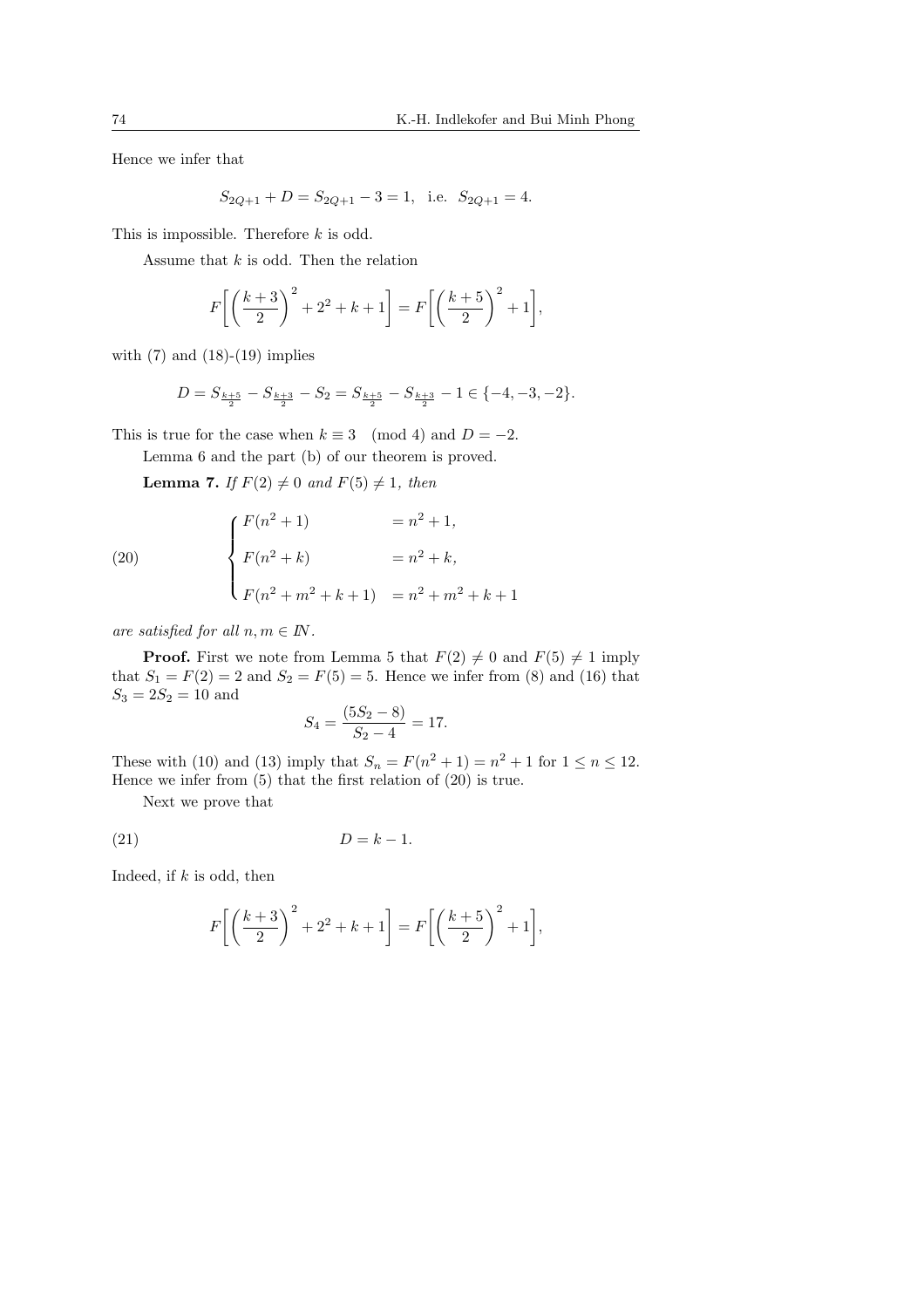with the first relation of (20) implies

$$
D = S_{\frac{k+5}{2}} - S_{\frac{k+3}{2}} - S_2 = \left(\frac{k+5}{2}\right)^2 + 1 - \left(\frac{k+3}{2}\right)^2 - 1 - 5 = k - 1.
$$

If  $k$  is even, then by

$$
\left(\frac{k}{2}\right)^2 + 1 + k + 1 = \left(\frac{k}{2} + 1\right)^2 + 1,
$$

we also obtain from the first relation of (20) that

$$
D = S_{\frac{k}{2}+1} - S_{\frac{k}{2}} - S_1 = \left(\frac{k}{2} + 1\right)^2 + 1 - \left(\frac{k}{2}\right)^2 - 1 - 2 = k - 1.
$$

Thus (21) is proved, therefore all relations of (20) follow from (7). The proof of Lemma 7 is complete.

In order to complete the proof of our theorem, it remains to deduce from (20) the following result.

**Lemma 8.** If  $(20)$  holds, then

(22) 
$$
F(n) = n \quad \text{for all} \quad (n, 2) = 1.
$$

**Proof.** First we prove (22) for  $n \in \mathbb{N}$  with the condition  $(n, 2(k+1)) = 1$ . Assume that  $n \in \mathbb{N}$ ,  $(n, 2(k+1)) = 1$ . Then the Theorem (IT) implies that there are positive integers  $\mu$  and  $\nu$  such that

$$
n(\mu + k + 1) = \nu + k + 1
$$
 and  $(n, \mu + k + 1) = 1$ .

Thus, from (20) we have

$$
n(\mu + k + 1) = \nu + k + 1 = F(\nu + k + 1) = F[n(\mu + k + 1)] =
$$
  
= F(n)F(\mu + k + 1) = F(n)(\mu + k + 1),

which proves (22) under the condition  $(n, 2(k + 1)) = 1$ .

Next we prove that

(23) 
$$
F(p^{\alpha}) = p^{\alpha} \text{ for } p \in \mathcal{P}, p > 2 \text{ and } p | k + 1.
$$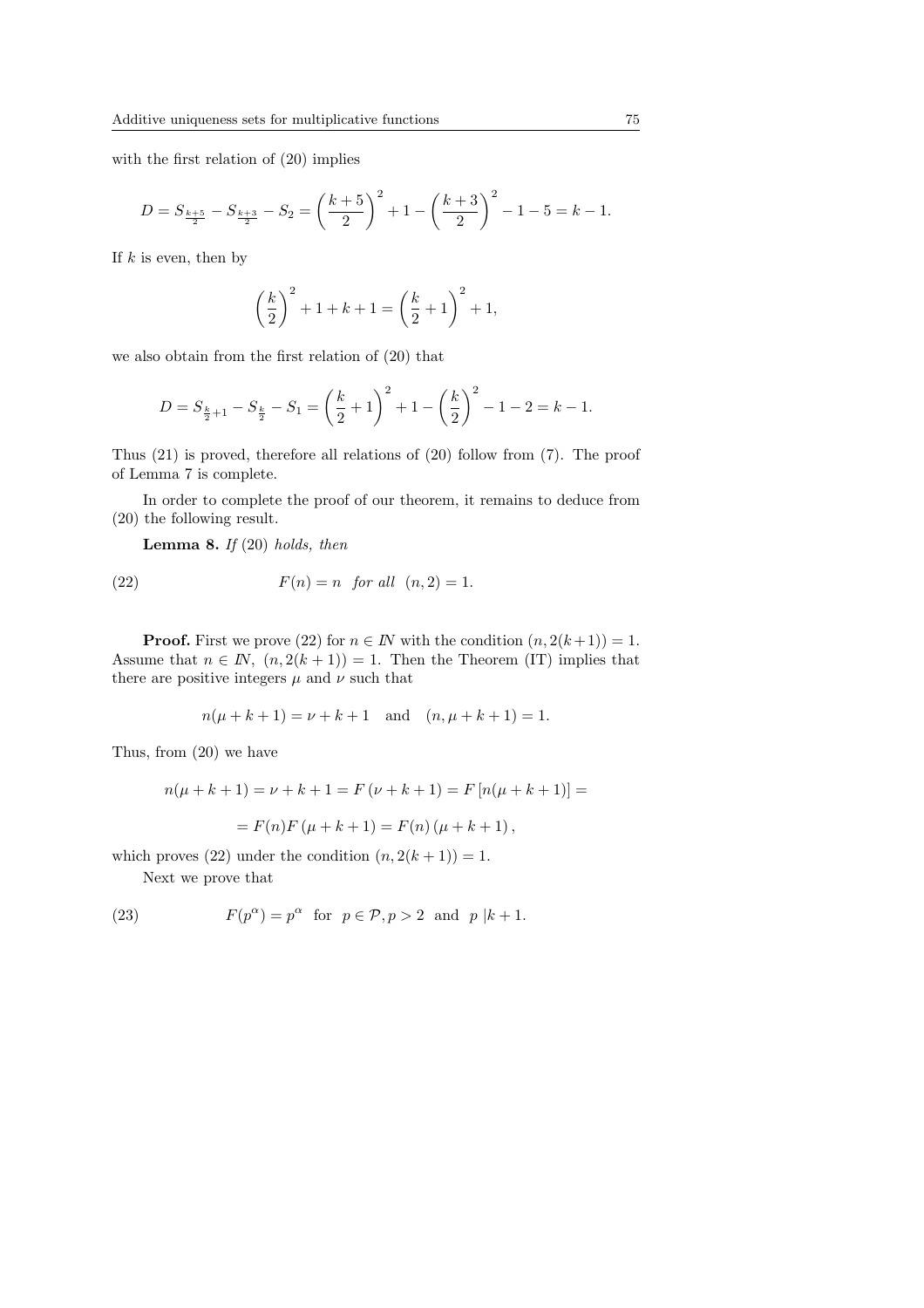Let  $2, p_1, \ldots, p_r$  be all distinct prime divisors of  $2(k + 1)$ . Let  $p \in \{p_1, \ldots, p_r\}$ and  $\alpha \in I\!N$ . We consider the equation

$$
(24) \t\t x2 + k = p\alphay.
$$

Since  $k \equiv -1 \pmod{p}$ , therefore there are  $x_{\alpha}, y_{\alpha} \in \mathbb{N}$  such that

$$
x_{\alpha}^{2} + k = y_{\alpha}p^{\alpha}
$$
 and  $(p^{\alpha} - x_{\alpha})^{2} + k = (p^{\alpha} - 2x_{\alpha} + y_{\alpha})p^{\alpha}$ .

It is obvious that one of  $y_\alpha$  and  $p^\alpha - 2x_\alpha + y_\alpha$  is coprime to p. Assume that  $x_{\alpha}, y_{\alpha} \in \mathbb{N}$  satisfy (24) and  $(y_{\alpha}, p) = 1$ . Let  $x = p^{\alpha}t + x_{\alpha}$  and  $y =$  $=p^{\alpha}t^2+2x_{\alpha}t+y_{\alpha}$ . Then  $(x, y)$  is also a solution of (24).

Since  $p^{\alpha}t^2 + 2x_{\alpha}t + y_{\alpha} \equiv 0 \pmod{p_i}$  has at most two solutions and  $p_i \ge 3$ for all  $1 \leq i \leq r$ , consequently there is  $t_i \in \mathbb{N}$  such that

$$
(p^{\alpha}t_i^2 + 2x_{\alpha}t_i + y_{\alpha}, p_i) = 1
$$
 for  $i = 1, ..., r$ .

On the other hand, it is easy to see that

$$
(p^{\alpha}(y_{\alpha} + 1)^{2} + 2x_{\alpha}(y_{\alpha} + 1) + y_{\alpha}, 2) = (y_{\alpha} + 1 + y_{\alpha}, 2) = 1.
$$

Hence an application of the Chinese Remainder Theorem shows that there is  $t_0 \in I\!N$  for which ¡

$$
(p^{\alpha}t_0^2 + 2x_{\alpha}t_0 + y_{\alpha}, 2(k+1)) = 1.
$$

Thus we have proved that

$$
(x_0, y_0) = (p^{\alpha}t_0 + x_{\alpha}, p^{\alpha}t_0^2 + 2x_{\alpha}t_0 + y_{\alpha})
$$

is a solution of (24) with the condition  $(y_0, 2(k+1)) = 1$ .

Finally, we infer from (20) and (22) that

$$
p^{\alpha}y_0 = x_0^2 + k = F(x_0^2 + k) = F(p^{\alpha}y_0) = F(p^{\alpha}) F(y_0) = F(p^{\alpha}) y_0,
$$

which proves (23). The proof of Lemma 8 is complete.

The theorem is proved.

Acknowledgement. The second author is deeply grateful to the University of Paderborn for the opportunity and support to carry out this research.